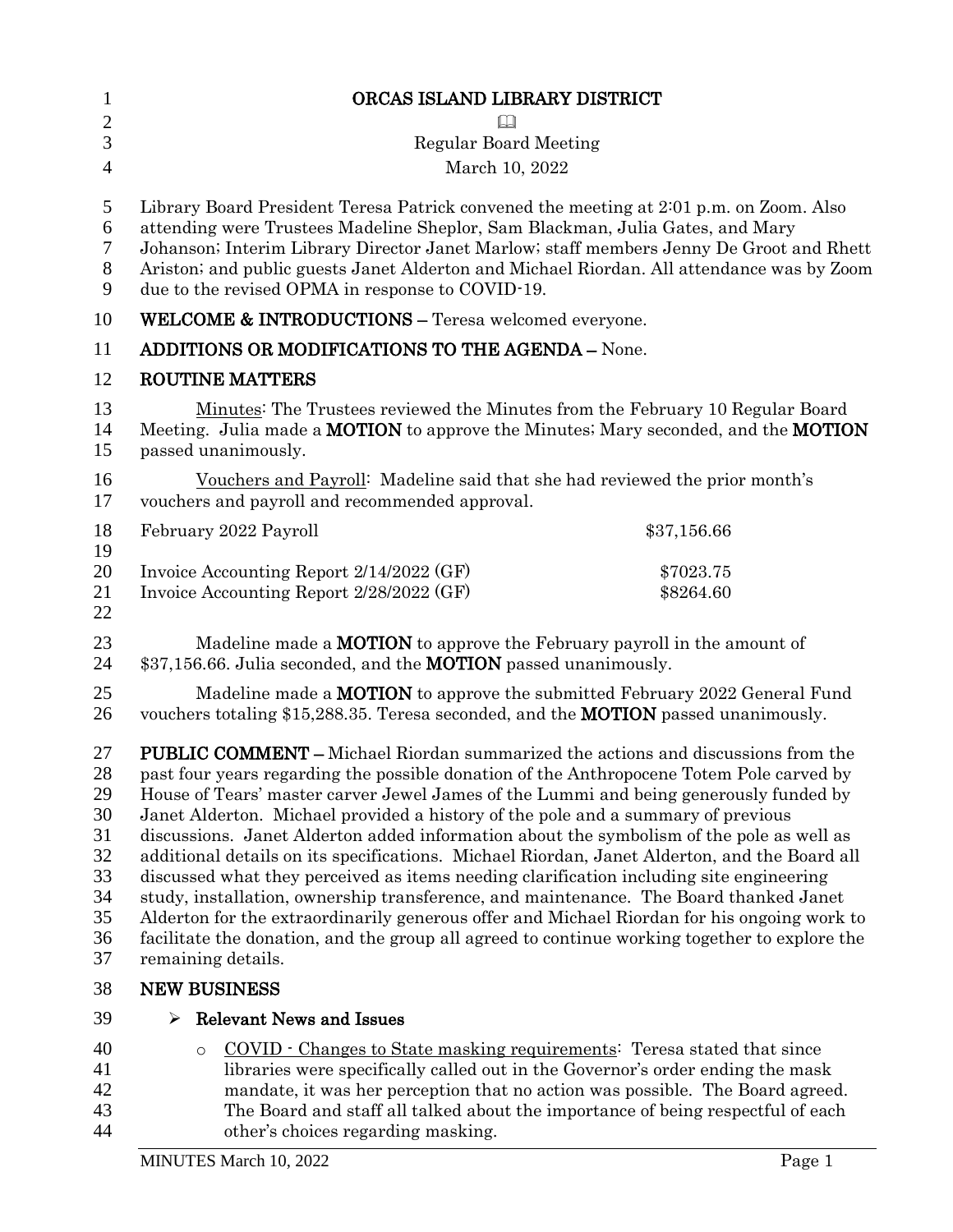Director's Report: Janet highlighted that the Primetime Family Reading Program had wrapped up in February. She also reported that, after discussing with Lopez Library and San Juan Library, the staff would not be setting time limits on computer use for patrons of any age if computers were available, and, in order to facilitate computer availability for patrons needing quick access, two computers have been designated for 15-min use.  $51 \rightarrow$  **Friends of the Library**: Mary reported from the Friends' March 8 meeting that the Friends continue to have eBay sales outpace the Lobby book sales. The Friends also discussed possibly awarding a Public Service Award to one of their members. REPORTS FROM ACTIVE COMMITTEES:  $\triangleright$  **Resources and Programs:** Mary reported that she had met with Carol in order to reactivate the committee, and they are reaching out to prior members to see if they'd like to participate again.  $\triangleright$  **Community Relations:** Julia said that she appreciated the new website banner offering resources to understand the current conflict in Ukraine. **Facilities & Systems:** Janet presented a quote from Orcas Window and Door for the replacement of six 30-year-old windows in the original wing that have lost their seal. The Board agreed to move forward with the work. Janet also asked for additional roofer contacts in order to get the roof leaked fixed. She also shared that Library landscaper Kabloom had donated two ornamental cherry trees that had to be relocated due to the construction on Prune Alley, and they had been planted adjacent to the swale on the south lawn.  $67 \rightarrow$  Policy & Personnel: o Updated Library Director Position Description: Teresa introduced the updated description that had previously been shared with the Board and asked for any discussion. Hearing none, Mary made a MOTION to approve the revised Library Director Position Description as presented. Sam seconded, and the MOTION passed unanimously. Sam exited the meeting at 3:02 pm. o Update from Director Hiring Committee: Madeline shared that the Hiring Committee had met with HR consultant Kara Turner on February 24 in order to finalize the job posting details, and the job posting is now live online. Madeline shared that the first consideration would be to applications submitted by March 28, and she asked all trustees and staff to share the job posting through available channels. The Committee's next meeting is March 17. Teresa brought up the subject of at-will versus contract employment, and the Board agreed for her to discuss the topic with an employment attorney in order to gather more information. o Review/Discussion of OIPL Gift Policy: Teresa suggested that, while updates are needed to the existing policy so that it can provide consistent information to future donors and trustees, the topic be tabled until after the possible totem pole donation is resolved. The Board agreed.  $\triangleright$  **Finance:** Janet reminded everyone that we're entering into property tax season, so revenues should be high the next months. PUBLIC COMMENT – Janet Alderton wished the Library luck with the director search.